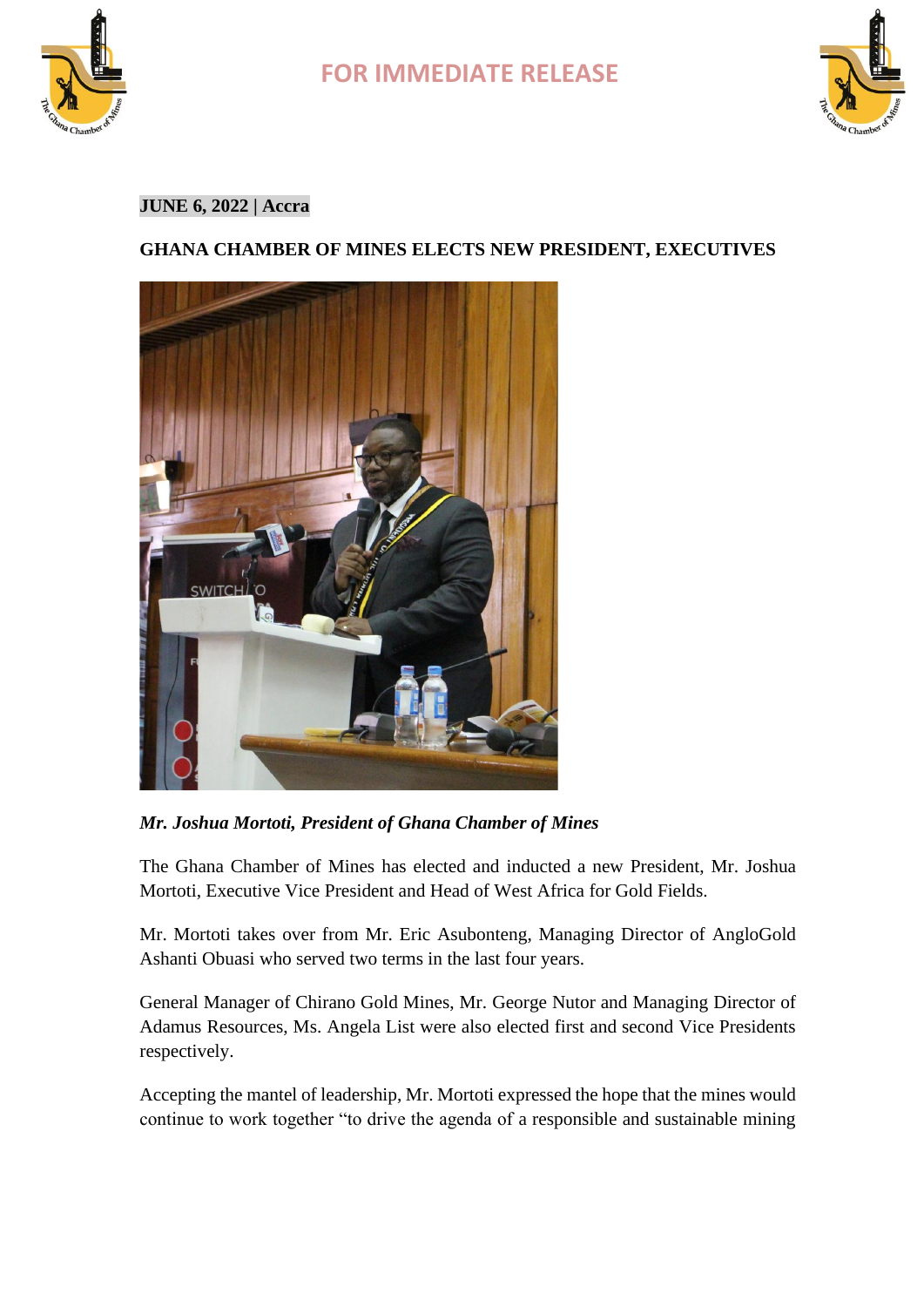

in Ghana that provides enduring value to our host communities, government, and our investors."



He stated that taking up such a role in these times of global uncertainty coupled with domestic socio-economic challenges "is quite a daunting task, but surmountable with the support of every one of you within the industry. It is therefore an honour and pleasure to serve as the President of our beloved Chamber and to lead its engagements and advocacy for the next two years."

Handing over the baton to the new president, Immediate Past President, Mr. Eric Asubonteng said "my 4-year tenure as the 38<sup>th</sup> President of this Chamber has provided me with the opportunity to steer my passion and that of my colleagues to bring about positive and instrumental change in the mining sector."

Mr. Asubonteng said "My time as President has been an instructive journey and has afforded me the opportunity to influence "big picture" initiatives in the industry. The experience and lessons learned are ones that will serve me well, beyond my tenure as the President of the Chamber."

He further assured the new President, Mr. Mortoti and the Chamber of his continuous involvement and support.

### **PROFILE OF JOSHUA MORTOTI**

Joshua Mortoti is a Mechanical and Mining Engineer with over 26 years' experience in the mining industry. His areas of expertise include managing mine operations, engineering, strategic planning and business development.

Additionally, he is knowledgeable in energy management and accounting. He joined Gold Fields in April 2021 as Vice President – Operations for the West Africa Region and became the Acting EVP and Head of the Region on 1 January 2022.

Prior to joining Gold Fields, Josh spent 15 years with Newmont, working in various senior managerial and executive roles, including General Manager of the Akyem Mine, General Manager - Operational Services, Mine Manager of the Ahafo Mine, Regional Business Planning Director, as well as Regional Capital and Energy Manager.

Mr. Mortoti was also the Business Development Manager for AngloGold Ashanti's West Africa operations. He previously served on the technical committees of Ghana's Public Utilities Regulatory Commission, Ghana Standards Board and the Energy Commission. He was involved in developing Ghana's power regulatory framework and led the technical team to define guidelines for bulk customers and tariff setting. He was formerly the Chairperson of the Energy and Technical Committees of the Ghana Chamber of Mines.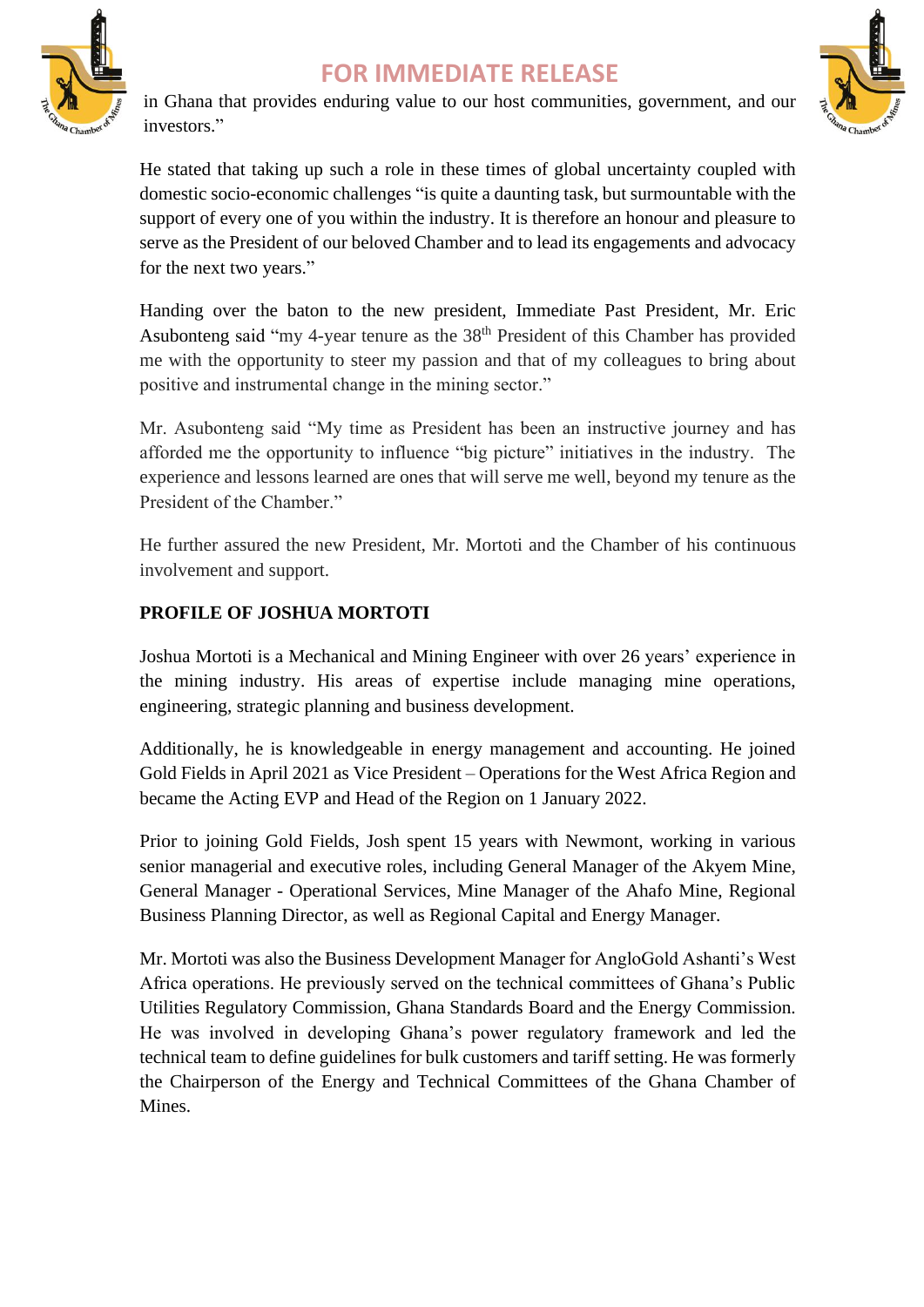



He holds an MBA, Henley Management College, UK; MSc Mining Engineering, University of Mines and Technology; BSc (Hons) Mechanical Engineering, Kwame Nkrumah University of Science and Technology; Executive Leadership Programmes at Denver University - USA, Imperial College - UK and Wits University - South Africa; Chartered Management Accountant, CIMA CGMA; Member of Ghana Institution of Engineering.

### **PROFILE OF GEORGE KORSI NUTOR**



*George Korsi Nutor, 1st Vice President*

George Korsi Nutor is the Vice President and General Manager of Chirano Gold Mines Ltd. A Kinross company.

He is the first Ghanaian to head Chirano, bringing with him over 20 years of gold mining and processing experience and an impressive record of accomplishment from within Ghana and globally.

Before joining Chirano, George was the Process Director, Nordgold SA, Bissa/Somita/SMD Lefa Gold Mine. George has also spent a considerable time of his career with Gold Fields Ghana Limited, Tarkwa Gold Mine, rising from Production Superintended to Metallurgical manager over a period of 11 years.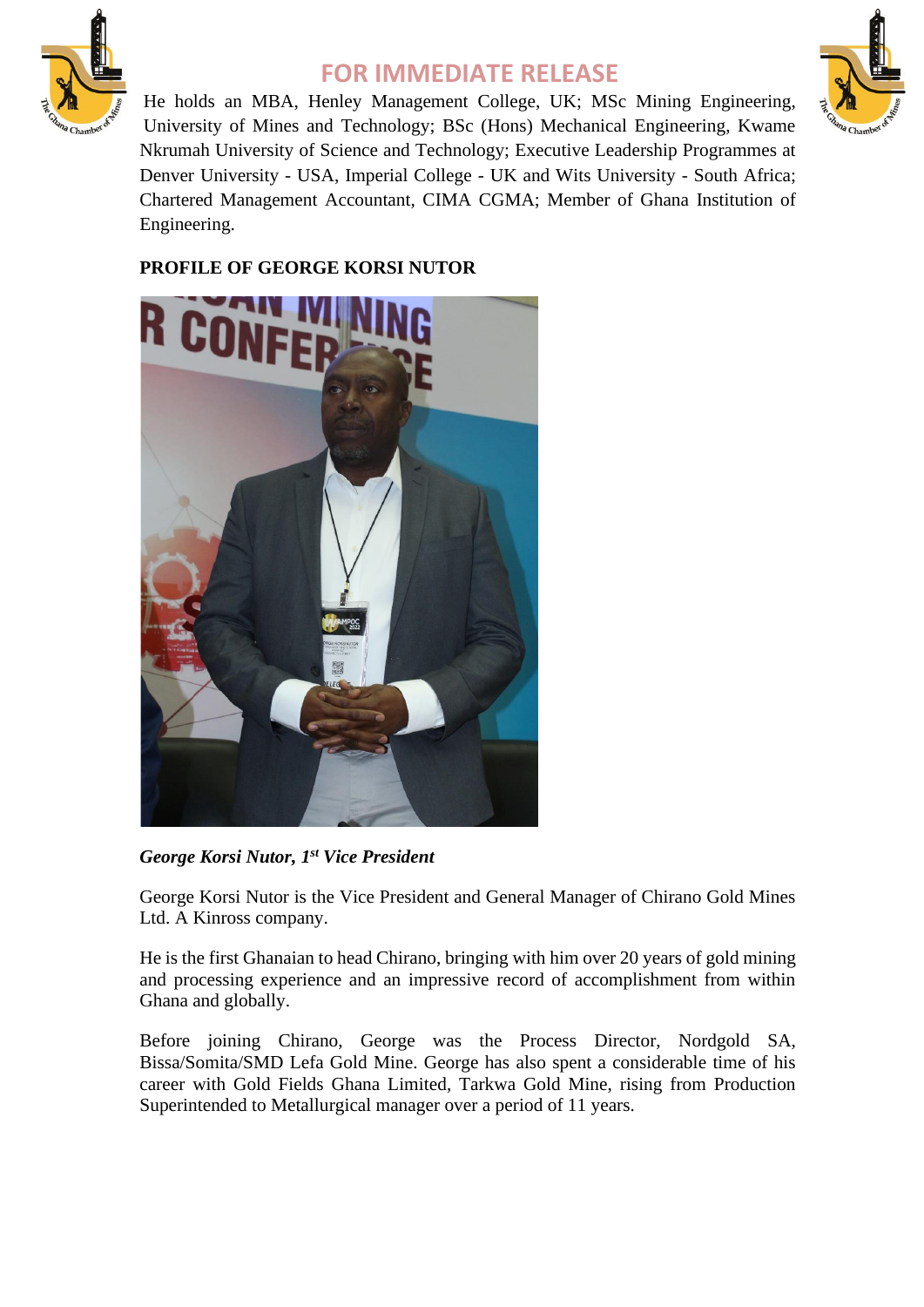

He holds a Diploma in Mineral Engineering, MSc in Mineral Engineering, the Mine Manager´s Certificate of Competency from the Ghana Minerals Commission and is a Member of the Society for Mining, Metallurgy & Exploration Inc.



### **PROFILE OF ANGELA DIALA LIST**



*Angela List, 2nd Vice President*

Angela List is the Chief Executive of Nguvu Holdings, a group of mining companies in West Africa. Prior to this, she has been the Executive Director of the BCM Group, a group of mining contracting companies, in charge of Finance and Administration for over 25 years. She also worked with KPMG where she distinguished herself and at that early stage of her professional career, led teams and successfully carried out assignments on of some of the major Ghanaian and international companies, including financial institutions.

Angela has built most of her professional career within the mining industry and is a highly regarded figure.

She was solely responsible in successfully engineering a small family-owned private enterprise which had little or no access to raising equity capital to increase its total asset value of about US\$ 21 million in 2001 to over US\$ 750 million. In the same manner, revenue skyrocketed from about US\$ 20 million to over US\$ 500 million under her steady leadership. Angela was also instrumental in driving the expansion base of the company across the African sub-region.